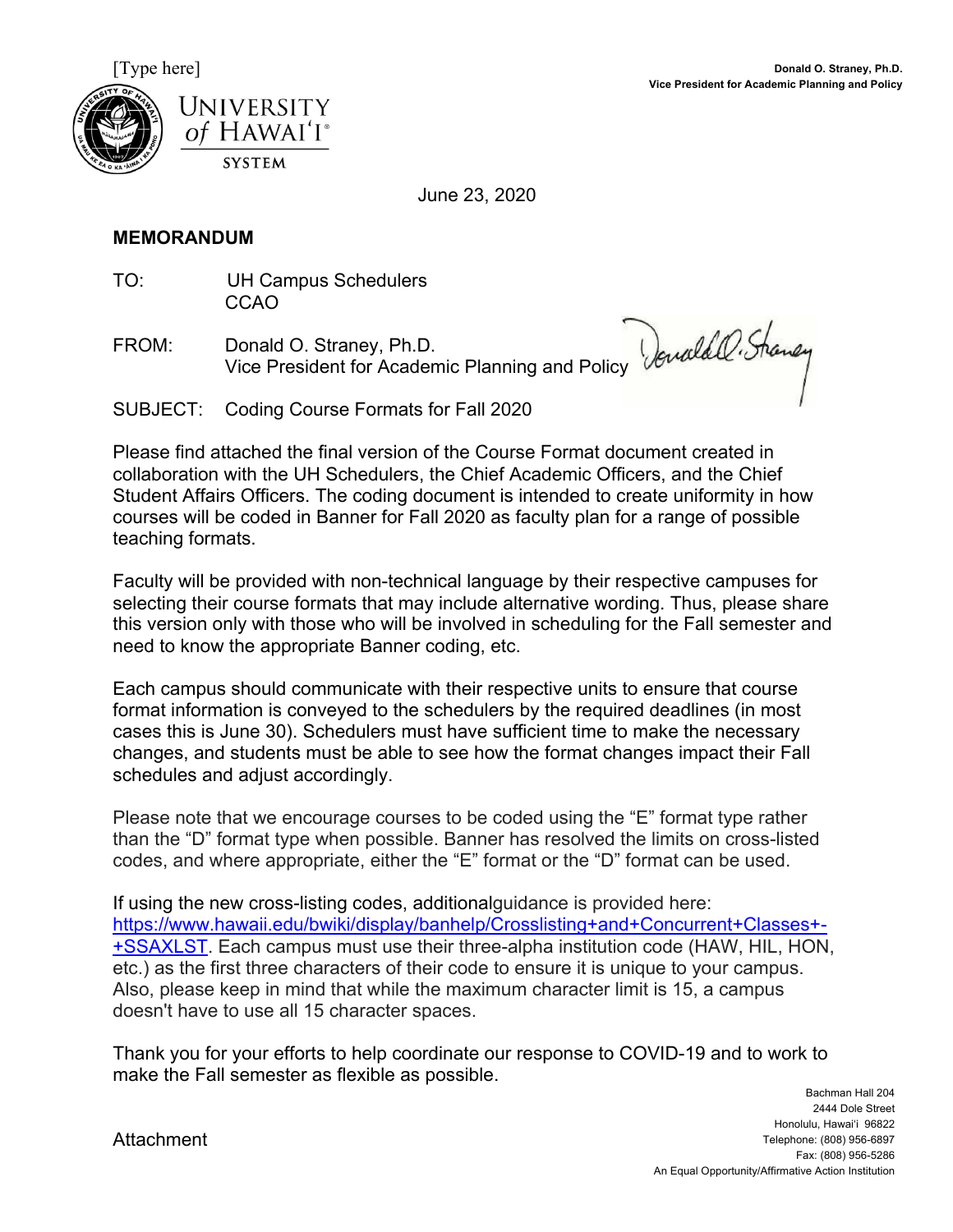## **Course Section Formats, Fall 2020**

Objectives:

- 1. Provide definitions and verbiage that are consistent across the campuses so students understand what they are registering for.
- 2. Develop some consistency in presentation of course section [n1] formats and use of standardized (but optional) comments.
- 3. Create consistent coding in Banner for future reporting and analysis of the fall semester.
- 4. Provide campuses a structure from which they can have innovative latitude to offer sections that meet the needs of their students.
- 5. Identify impact of format options on student fees and VA housing benefits.

Campuses can combine course section formats as needed to meet instructional needs. This includes offering a single course listed as multiple concurrent sections/CRNs, each with a different format. An example would be an instructor teaching a single course as two concurrent sections with different CRNs, one taught F2F (format A, below) and the second Online Synch (format B, below), thus combining A and B, with the faculty member receiving 3 TEs for both CRNs . The faculty workload percentage should be adjusted when sections are offered concurrently.

| $A - F2F$ (in<br>person)             | $\bullet$ 1 CRN<br>Schedule Type: campus decision, enabled for each course at the<br><b>VCAA/Catalog level</b><br>Instructional Method: leave blank<br>Day/Time: Specified<br><b>Building: Specified</b><br>Classroom, Lab, or Shop, Studio<br>Entirely in person<br>May have limitation based on facility size<br>Requires health & safety precautions to be taken                                                                                                                                 |
|--------------------------------------|-----------------------------------------------------------------------------------------------------------------------------------------------------------------------------------------------------------------------------------------------------------------------------------------------------------------------------------------------------------------------------------------------------------------------------------------------------------------------------------------------------|
| <b>B</b> Online-<br><b>Scheduled</b> | $\bullet$ 1 CRN<br>■ Schedule Type: campus decision, enabled for each course at the<br><b>VCAA/Catalog level</b><br>Instructional Method: DCO (Distance - Completely Online)<br>Day/Time: Specified<br>■ Building: WWW or ONLINE<br>• SSATEXT: Online-Scheduled: This class is conducted at the scheduled<br>day and time using online software and may require participation in<br>additional unscheduled online learning activities. Email instructor<br>XX@hawaii.edu for more info." - optional |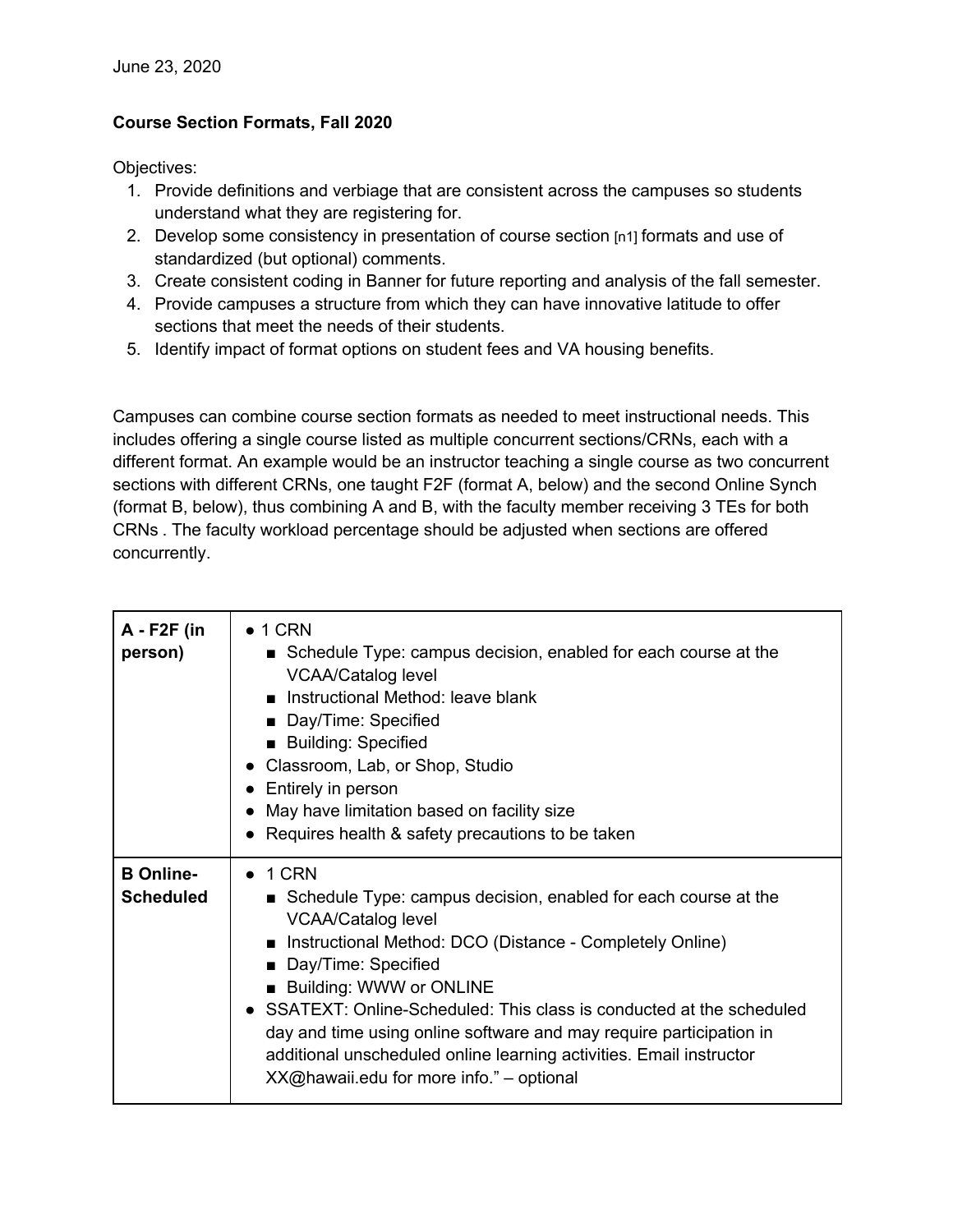| C-Online-<br><b>Unschedule</b><br>d | 1 CRN<br>■ Schedule Type: campus decision, enabled for each course at the<br><b>VCAA/Catalog level</b><br>■ Instructional Method: DCO (Distance - Completely Online)<br>Day/Time: Are Not Specified<br><b>Building: WWW or ONLINE</b><br>$\bullet$ SSATEXT:<br>"Online-Unscheduled: This class is conducted online. The class does not<br>have a regularly scheduled meeting time. Students are required to<br>participate in unscheduled online learning activities. Email instructor<br>XX@hawaii.edu for more info."<br>IF the section is mostly unscheduled, but will include a small number of<br>scheduled meetings:<br>This class is conducted online. Students are required to participate in the<br>following scheduled activities: (list) |
|-------------------------------------|-----------------------------------------------------------------------------------------------------------------------------------------------------------------------------------------------------------------------------------------------------------------------------------------------------------------------------------------------------------------------------------------------------------------------------------------------------------------------------------------------------------------------------------------------------------------------------------------------------------------------------------------------------------------------------------------------------------------------------------------------------|
|-------------------------------------|-----------------------------------------------------------------------------------------------------------------------------------------------------------------------------------------------------------------------------------------------------------------------------------------------------------------------------------------------------------------------------------------------------------------------------------------------------------------------------------------------------------------------------------------------------------------------------------------------------------------------------------------------------------------------------------------------------------------------------------------------------|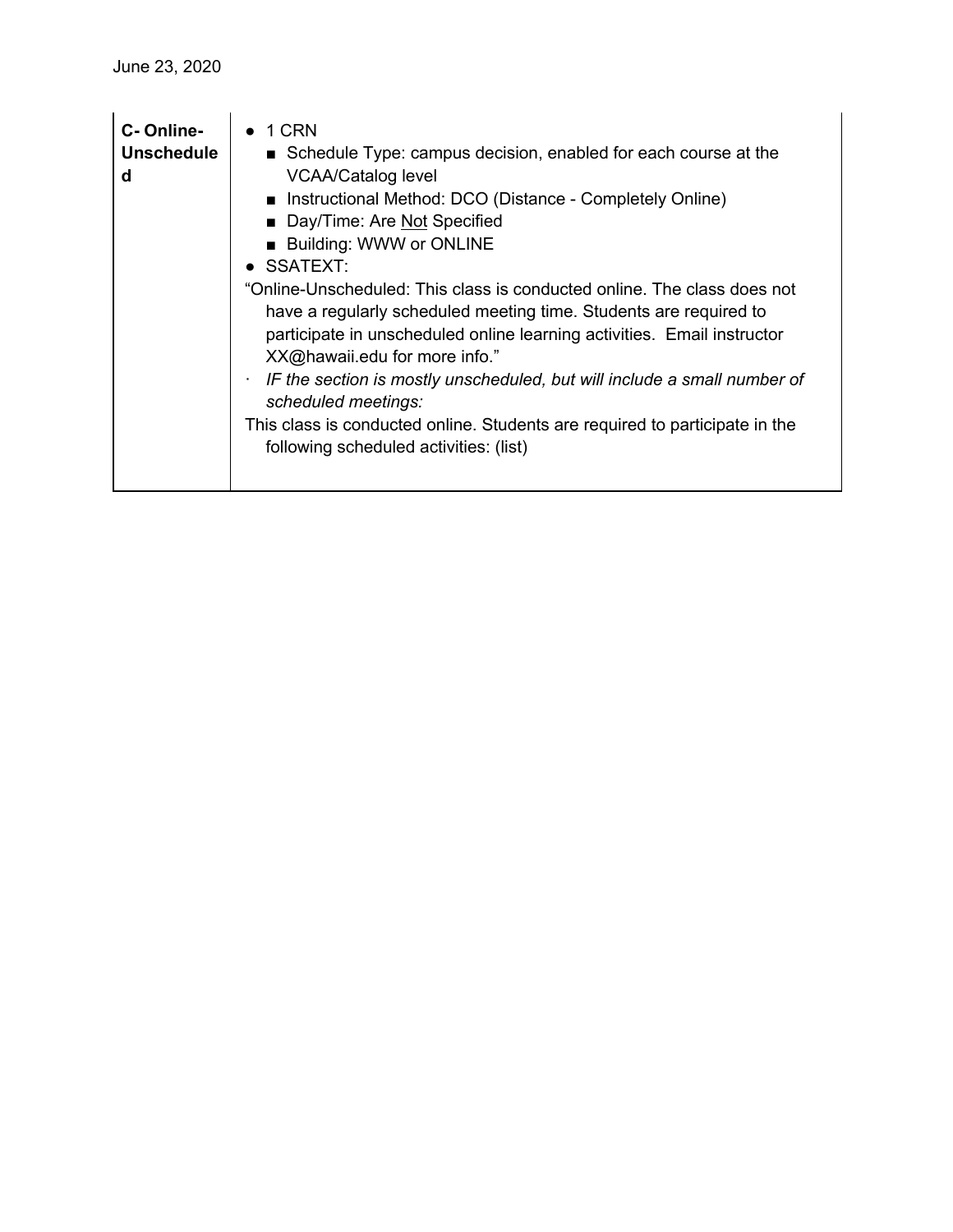| D - Hybrid-<br><b>Scheduled</b> | 2 CRN XLIST<br>■ Workload 50/50% for both CRNs                                                                                                                                                                                                                                                                                                                                                          |
|---------------------------------|---------------------------------------------------------------------------------------------------------------------------------------------------------------------------------------------------------------------------------------------------------------------------------------------------------------------------------------------------------------------------------------------------------|
| $F2F +$                         | • Scheduled days and times                                                                                                                                                                                                                                                                                                                                                                              |
| <b>Online(Sche</b><br>d or      | CRN 1-## in-person, Group 1(# based on classroom size and safety<br>$\bullet$<br>measures)                                                                                                                                                                                                                                                                                                              |
| Unsched)-                       | Schedule Type: HTI                                                                                                                                                                                                                                                                                                                                                                                      |
| with all                        | Instructional Method: blank                                                                                                                                                                                                                                                                                                                                                                             |
| <b>students</b>                 | ○ Meeting Line 1:                                                                                                                                                                                                                                                                                                                                                                                       |
| having                          | Building: Specified; Classroom, Lab, Shop, Studio;                                                                                                                                                                                                                                                                                                                                                      |
| scheduled                       | Day/Time: Specified                                                                                                                                                                                                                                                                                                                                                                                     |
| F <sub>2F</sub>                 | ○ Meeting Line 2:                                                                                                                                                                                                                                                                                                                                                                                       |
| meetings;                       | <b>Building: ONLINE or WWW;</b>                                                                                                                                                                                                                                                                                                                                                                         |
| online mode<br>can vary         | ■ Day/Time: either a) specified (if scheduled), or b) TBA, if<br>unscheduled                                                                                                                                                                                                                                                                                                                            |
|                                 | CRN 2-## in-person, Group 2 (# based on classroom size and safety                                                                                                                                                                                                                                                                                                                                       |
|                                 | measures)                                                                                                                                                                                                                                                                                                                                                                                               |
|                                 | Schedule Type: HTI                                                                                                                                                                                                                                                                                                                                                                                      |
|                                 | Instructional Method: blank                                                                                                                                                                                                                                                                                                                                                                             |
|                                 | ○ Meeting Line 1:                                                                                                                                                                                                                                                                                                                                                                                       |
|                                 | Building: Specified; Classroom, Lab, Shop, Studio;                                                                                                                                                                                                                                                                                                                                                      |
|                                 | Day/Time: Specified                                                                                                                                                                                                                                                                                                                                                                                     |
|                                 | ○ Meeting Line 2:                                                                                                                                                                                                                                                                                                                                                                                       |
|                                 | <b>Building: ONLINE or WWW;</b>                                                                                                                                                                                                                                                                                                                                                                         |
|                                 | ■ Day/Time: either a) specified (if scheduled), or b) TBA, if<br>unscheduled                                                                                                                                                                                                                                                                                                                            |
|                                 |                                                                                                                                                                                                                                                                                                                                                                                                         |
|                                 | SSATEXT: Scheduled F2F and Online-Scheduled: Students will be<br>required to meet at scheduled days and times in person and may be<br>required to participate in additional <b>scheduled</b> online lecture(s) via online<br>software. Students may be required to participate in additional<br>unscheduled online lecture and/or learning activities. Email instructor<br>XX@hawaii.edu for more info. |
|                                 | OR SSATEXT: Scheduled F2F and Online-Unscheduled: This class is<br>conducted at the scheduled day and time using online software Students<br>will be required to meet at scheduled days and times in person and may                                                                                                                                                                                     |
|                                 | be required to participate in additional <b>unscheduled</b> online lecture(s) via<br>online software. Email instructor XX@hawaii.edu for more info.                                                                                                                                                                                                                                                     |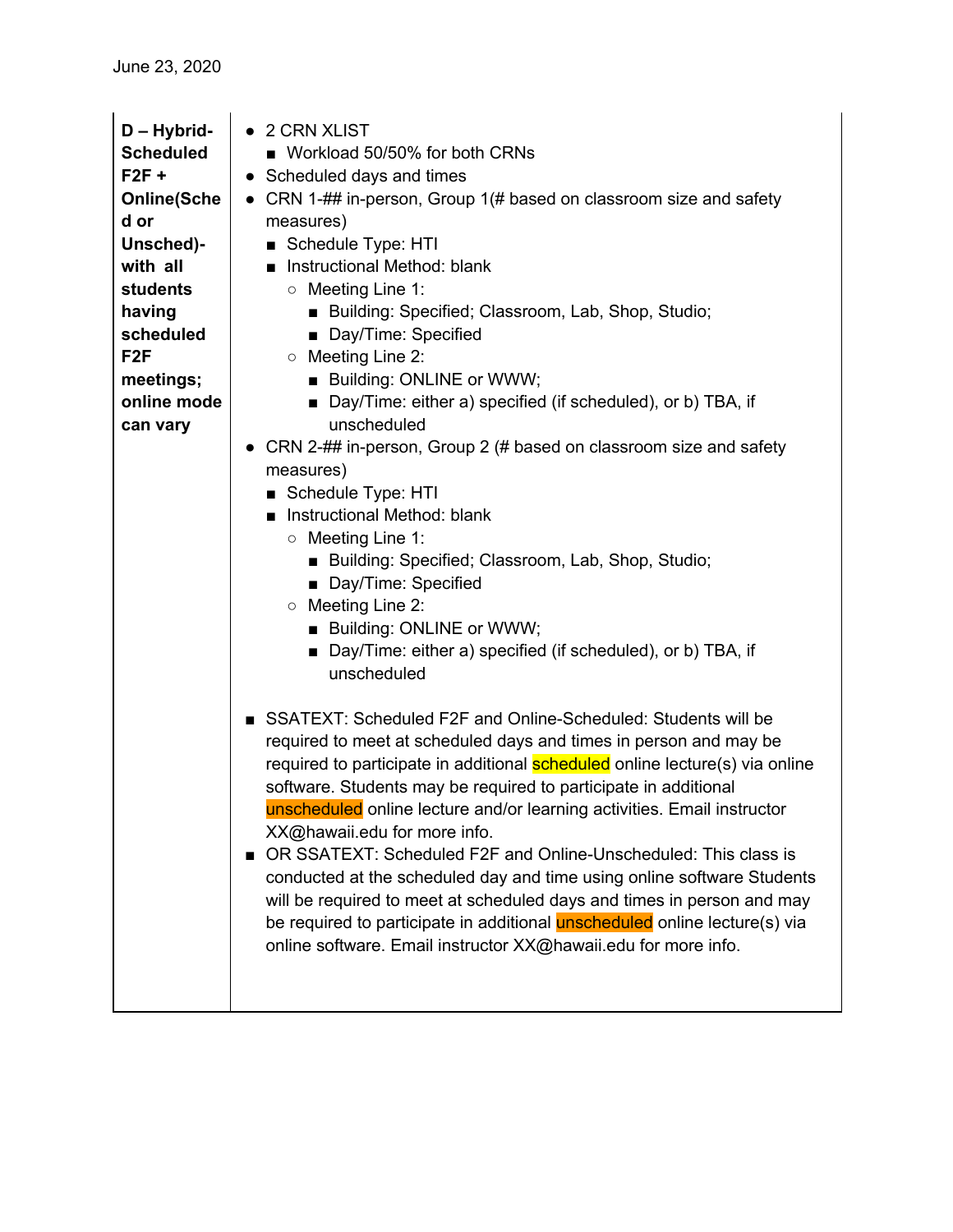| E - Hybrid<br><b>Sync with</b><br>variations<br>of meeting<br>days/times<br>and Online | 1 CRN<br>$\bullet$<br>■ Used if the format is mostly completely one of the other formats, with<br>only a few meetings of a different type (e.g., mostly online, with 1-4 in<br>person meetings during the semester). Must meet at least once in<br>person during the semester.<br>Schedule Type: HTI                                                                                                                                                                                                                                                                                                                                                                                                                                                                                                                                                                                                                                                                                                                                                                                                                                                                                                 |
|----------------------------------------------------------------------------------------|------------------------------------------------------------------------------------------------------------------------------------------------------------------------------------------------------------------------------------------------------------------------------------------------------------------------------------------------------------------------------------------------------------------------------------------------------------------------------------------------------------------------------------------------------------------------------------------------------------------------------------------------------------------------------------------------------------------------------------------------------------------------------------------------------------------------------------------------------------------------------------------------------------------------------------------------------------------------------------------------------------------------------------------------------------------------------------------------------------------------------------------------------------------------------------------------------|
| <b>Use C19</b><br>and/or                                                               | Instructional Method: leave blank<br>$\blacksquare$                                                                                                                                                                                                                                                                                                                                                                                                                                                                                                                                                                                                                                                                                                                                                                                                                                                                                                                                                                                                                                                                                                                                                  |
| unschedule                                                                             | Day/Time: specified or tba<br>Building: Specified or tba                                                                                                                                                                                                                                                                                                                                                                                                                                                                                                                                                                                                                                                                                                                                                                                                                                                                                                                                                                                                                                                                                                                                             |
| d activities                                                                           | The Day/Time and Building would indicate how the majority of the<br>$\circ$<br>section is conducted, whether mostly F2F, or mostly fully online-<br>scheduled, or mostly fully online-unscheduled<br>○ SSATEXT would be used to describe the infrequent, additional<br>different activities or meeting day/times<br>• SSATEXT: F2F with few <b>Online Unscheduled activities</b> : Students are<br>required to participate in additional unscheduled online lecture and/or<br>learning activities. Email instructor XX@hawaii.edu for more info. [n8]<br>• OR SSATEXT: Online Scheduled with few F2F meetings: Students are<br>required to meet at least once in person. Email instructor XX@hawaii.edu<br>for more info.<br>• OR SSATEXT: F2F+Online Scheduled: Class meets at scheduled day and<br>time using a combination of in person and videoconference attendance;<br>students may choose up to 100% videoconference attendance.<br>Participation in additional unscheduled online learning activities may also<br>be required. Email instructor XX@hawaii.edu for more info<br>• Note: This option is used when students are required to meet at least once<br>F2F at a specified day/time. |

Note: Some classes may have specific differences that will be noted in the comments (SSATEXT) for the class.

VA Housing Benefits: Courses that have at least one F2F meeting will provide eligibility to VA students for housing benefits. Scheduled online meetings are not considered equivalent to F2F. Courses that were scheduled for F2F and then converted to online can be scheduled as "C19". A course with a "C19" code will also provide eligibility for VA housing benefits. (Waiting for guidance on this last statement.)

International students can take only one online course to maintain their visa eligibility.

**Athletics** 

Longer version